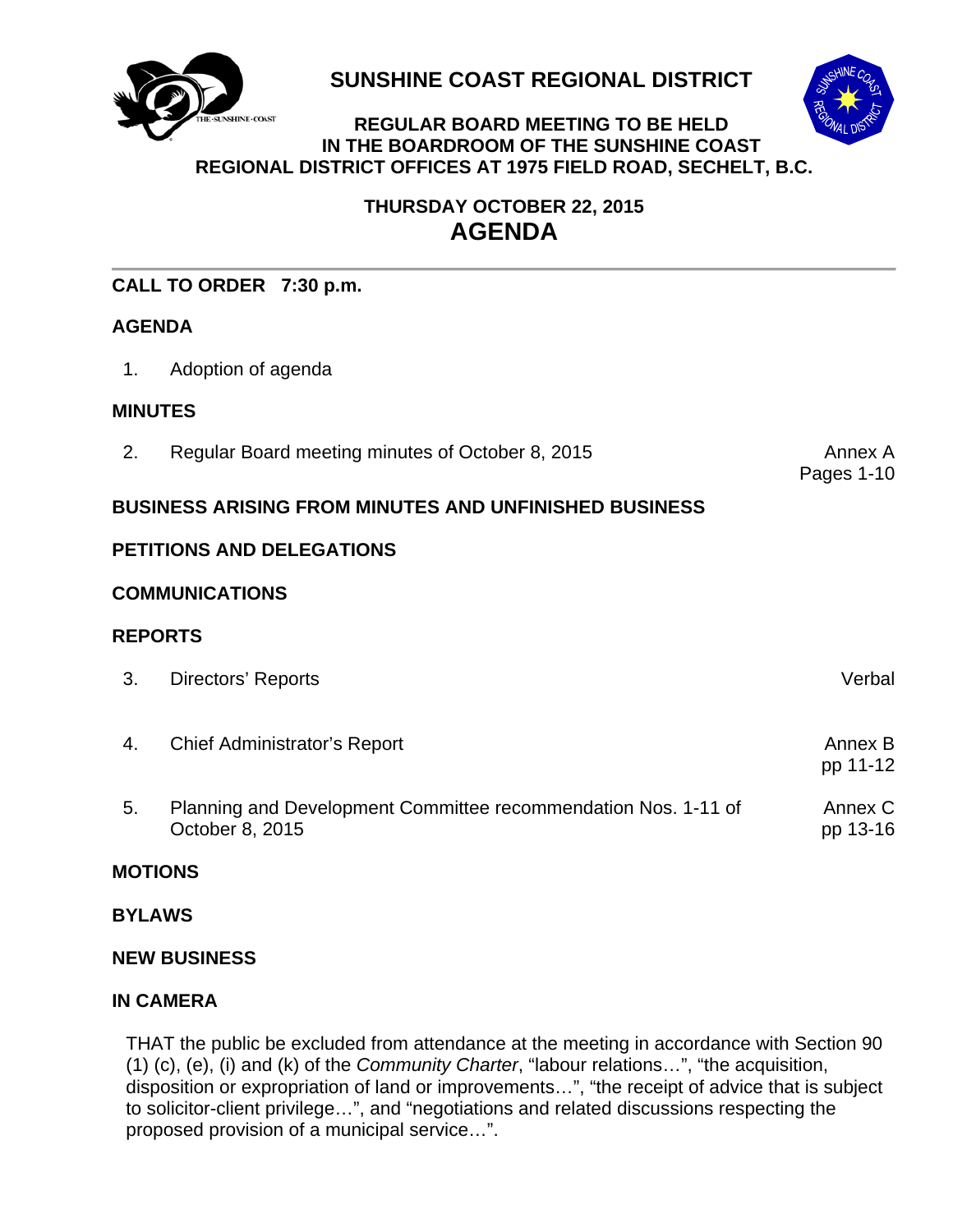# **UPCOMING MEETING DATES (TO NOVEMBER 15, 2015)**

| <b>Corporate and Administrative Services Committee</b> | October 22 at 1:30 p.m.  |
|--------------------------------------------------------|--------------------------|
| <b>Regular Board</b>                                   | October 22 at 7:30 p.m.  |
| Area D Advisory Planning Commission (APC)              | October 26 at 7:00 p.m.  |
| <b>Agricultural Advisory Committee</b>                 | October 27 at 3:30 p.m.  |
| Area B Advisory Planning Commission (APC)              | October 27 at 7:00 p.m.  |
| Area F Advisory Planning Commission (APC)              | October 27 at 7:00 p.m.  |
| Area A Advisory Planning Commission (APC)              | October 28 at 7:00 p.m.  |
| Area E Advisory Planning Commission (APC)              | October 28 at 7:00 p.m.  |
| Special Corporate and Administrative Services          | October 29 at 9:30 a.m.  |
| Committee                                              |                          |
| Recreation and Parks Service Advisory Committee        | October 29 at 5:00 p.m.  |
| (RPSAC)                                                |                          |
| <b>Policing Committee</b>                              | November 2 at 9:00 a.m.  |
| <b>Transportation Committee</b>                        | November 2 at 10:15 a.m. |
| Infrastructure Services Committee                      | November 5 at 1:30 p.m.  |
| <b>Planning and Development Committee</b>              | November 12 at 1:30 p.m. |
| <b>Regular Board</b>                                   | November 12 at 7:30 p.m. |

# **SCRD Board, Committee, and Advisory Committee Meetings**

# **Other SCRD Meetings (Intergovernmental, Public Hearings, Information Sessions)**

| <b>Regional Economic Development Steering Committee</b> | October 21 at 9:00 a.m.  |
|---------------------------------------------------------|--------------------------|
| SCRD and Skwxwú7mesh Nation Joint Meeting               | November 6 at 10:00 a.m. |

*Please note: Meeting dates are current as of print date (October 16, 2015).*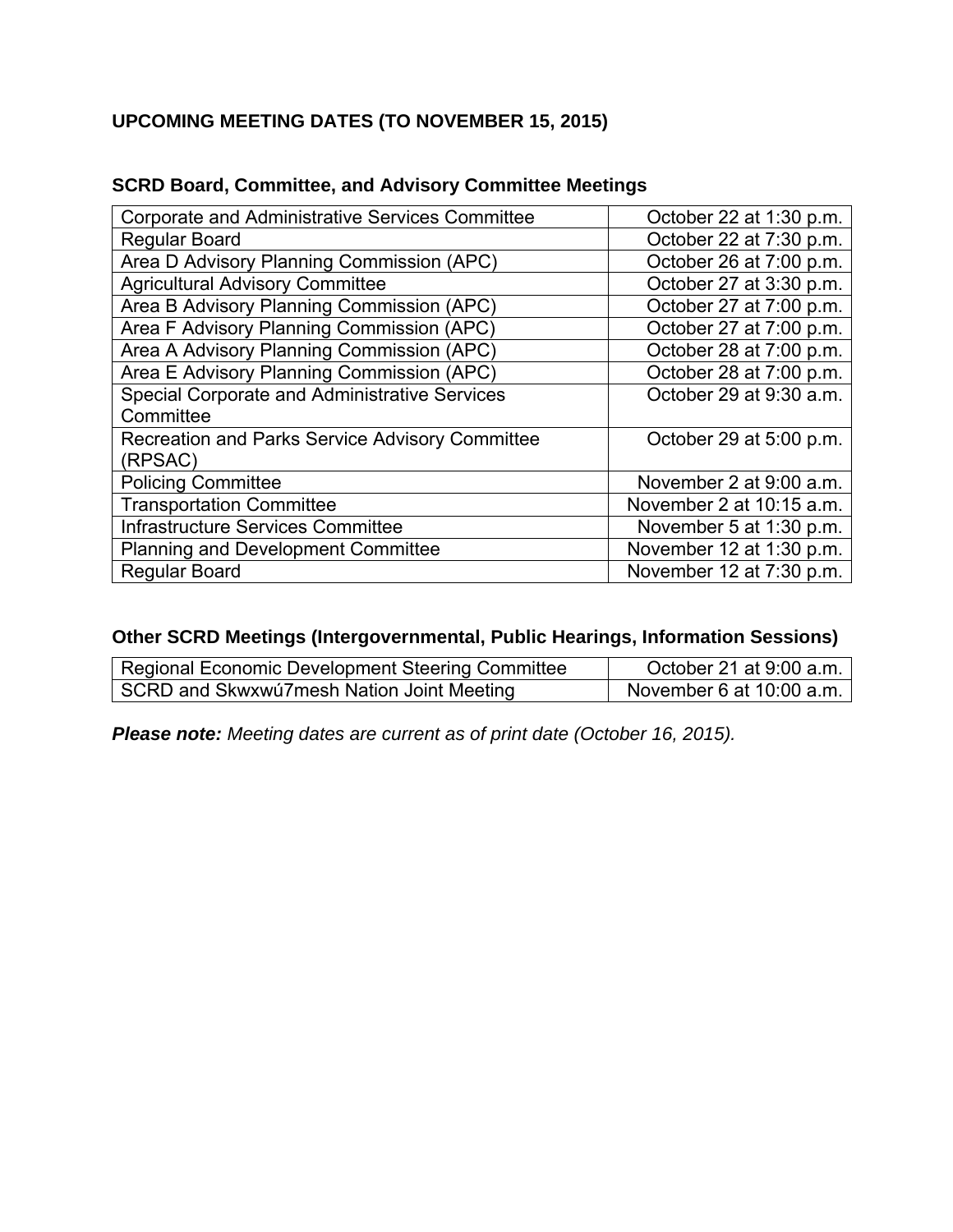<span id="page-2-0"></span>

# **SUNSHINE COAST REGIONAL DISTRICT**

## **October 8, 2015**

# MINUTES OF THE MEETING OF THE BOARD OF THE SUNSHINE COAST REGIONAL DISTRICT HELD IN THE BOARDROOM AT 1975 FIELD ROAD, SECHELT, B.C.

| <b>PRESENT:</b>        | Chair                                                                                                                                                                                                                                                                                  | G. Nohr                                                                                                           |
|------------------------|----------------------------------------------------------------------------------------------------------------------------------------------------------------------------------------------------------------------------------------------------------------------------------------|-------------------------------------------------------------------------------------------------------------------|
|                        | <b>Directors</b>                                                                                                                                                                                                                                                                       | M. Lebbell<br>L. Lewis<br>F. Mauro<br>B. Milne<br>S. White<br>K. Stamford (Alt)                                   |
| <b>ALSO PRESENT:</b>   | <b>Chief Administrative Officer</b><br><b>Treasurer</b><br>GM, Infrastructure Services<br>GM, Planning and Development<br><b>Chief Building Inspector</b><br>Manager, Transit and Fleet<br>Alternate Director, District of Sechelt<br>Deputy Corp. Officer/Recorder<br>Media<br>Public | J. Loveys<br>T. Perreault<br>B. Shoji<br>S. Olmstead<br>P. Preston<br>G. Dykstra<br>A. Lutes<br>S. Reid<br>0<br>0 |
|                        |                                                                                                                                                                                                                                                                                        |                                                                                                                   |
| <b>CALL TO ORDER</b>   | 7:30 p.m.                                                                                                                                                                                                                                                                              |                                                                                                                   |
| <b>AGENDA</b>          | It was moved and seconded                                                                                                                                                                                                                                                              |                                                                                                                   |
| 380/15                 | THAT the agenda for the meeting be adopted as presented.                                                                                                                                                                                                                               |                                                                                                                   |
|                        |                                                                                                                                                                                                                                                                                        | <b>CARRIED</b>                                                                                                    |
| <b>MINUTES</b>         |                                                                                                                                                                                                                                                                                        |                                                                                                                   |
| <b>Minutes</b>         | It was moved and seconded                                                                                                                                                                                                                                                              |                                                                                                                   |
| 381/15                 | THAT the Regular Board meeting minutes of September 10, 2015 be<br>adopted as presented.                                                                                                                                                                                               |                                                                                                                   |
|                        |                                                                                                                                                                                                                                                                                        | <b>CARRIED</b>                                                                                                    |
| <b>Special Minutes</b> | It was moved and seconded                                                                                                                                                                                                                                                              |                                                                                                                   |

# **CARRIED**

A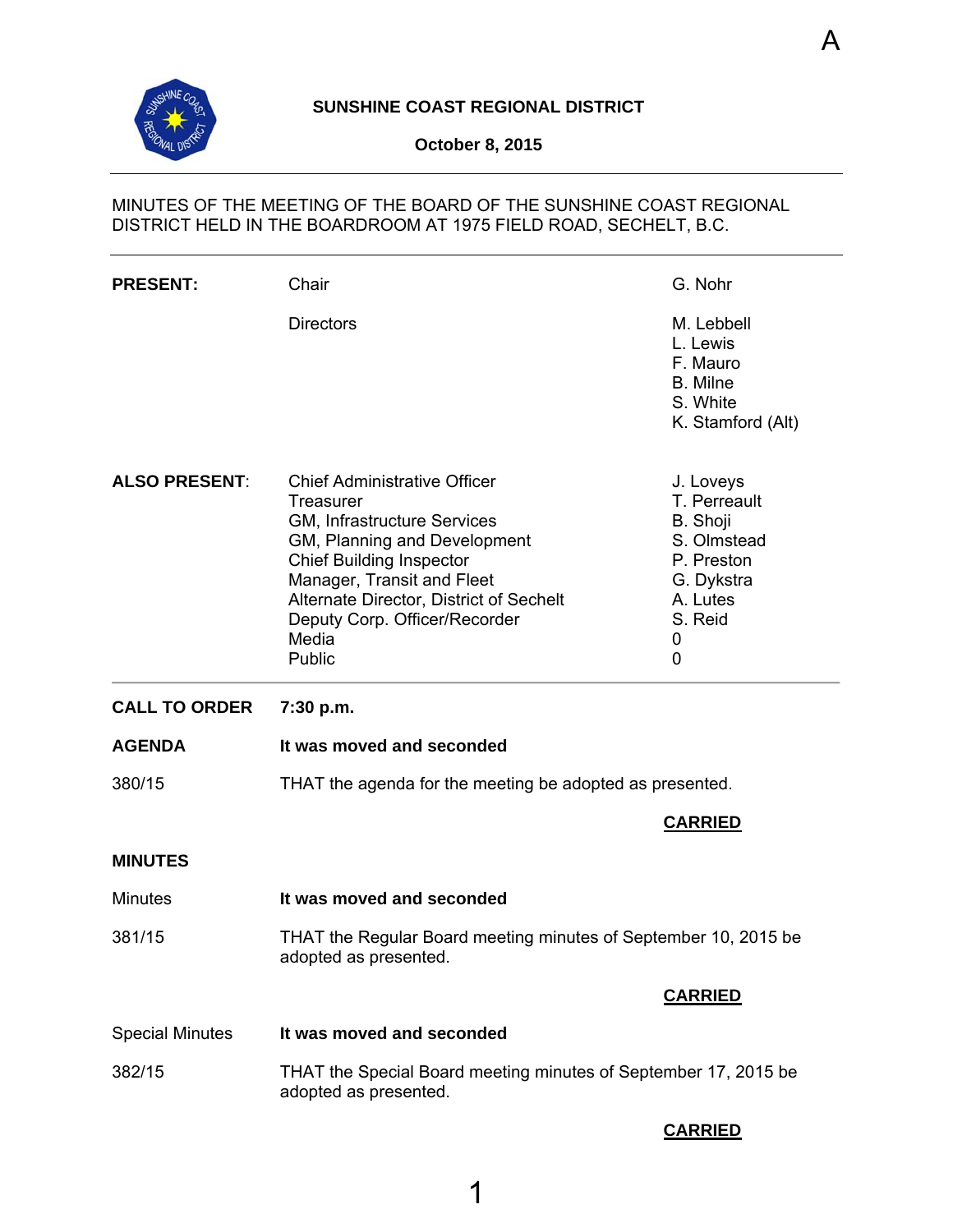### **COMMUNICATIONS**

#### Dock Consultation **It was moved and seconded**

383/15 THAT the correspondence from Kevin Haberl, A/Director, Resource Authorizations, South Coast Natural Resource Region, Ministry of Forests, Lands and Natural Resource Operations regarding public consultation with Penner Pacific Advisory Services be received.

# **CARRIED**

### **REPORTS**

#### **Administrator's Report**

*CAO Loveys provided a verbal report of her activities.* 

### **Directors' Reports**

*Directors provided a verbal report of their activities.* 

Community **It was moved and seconded** 

384/15 THAT Community Services Committee recommendation Nos. 1-6 of September 17, 2015 be received, adopted and acted upon as follows:

**Recommendation No. 1** *Licence of Occupation* 

THAT the report from the Parks Planning Coordinator titled 'Occupation of Public Highway – End of Roberts Creek Road' be received;

AND THAT the application for the extension of License No. 714854 with the Ministry of Transportation and Infrastructure for occupation of public highway at the end of Roberts Creek Road for a period of 5 years be approved;

AND FURTHER THAT the SCRD Board Chair and Corporate Officer be authorized to sign the Licence of Occupation No. 714854 for the end of Roberts Creek Road.

**Recommendation No. 2** *Beach Ave Bikeway / Walkway – Request for Additional Funding* 

 THAT the report from the Parks Planning Coordinator titled 'Beach Ave Bikeway / Walkway – Request for Additional Funding' be received;

AND THAT the 2015 Financial Plan be amended to include \$21,000 from Area D Gas Tax for this project.

**Recommendation No. 3** *2015 PHAFC 5% Reserve Contribution* 

THAT the report from the Manager of Pender Harbour Aquatic and Fitness Centre titled '2015 Pender Harbour Aquatic and Fitness Centre 5% Reserve Contribution' be received;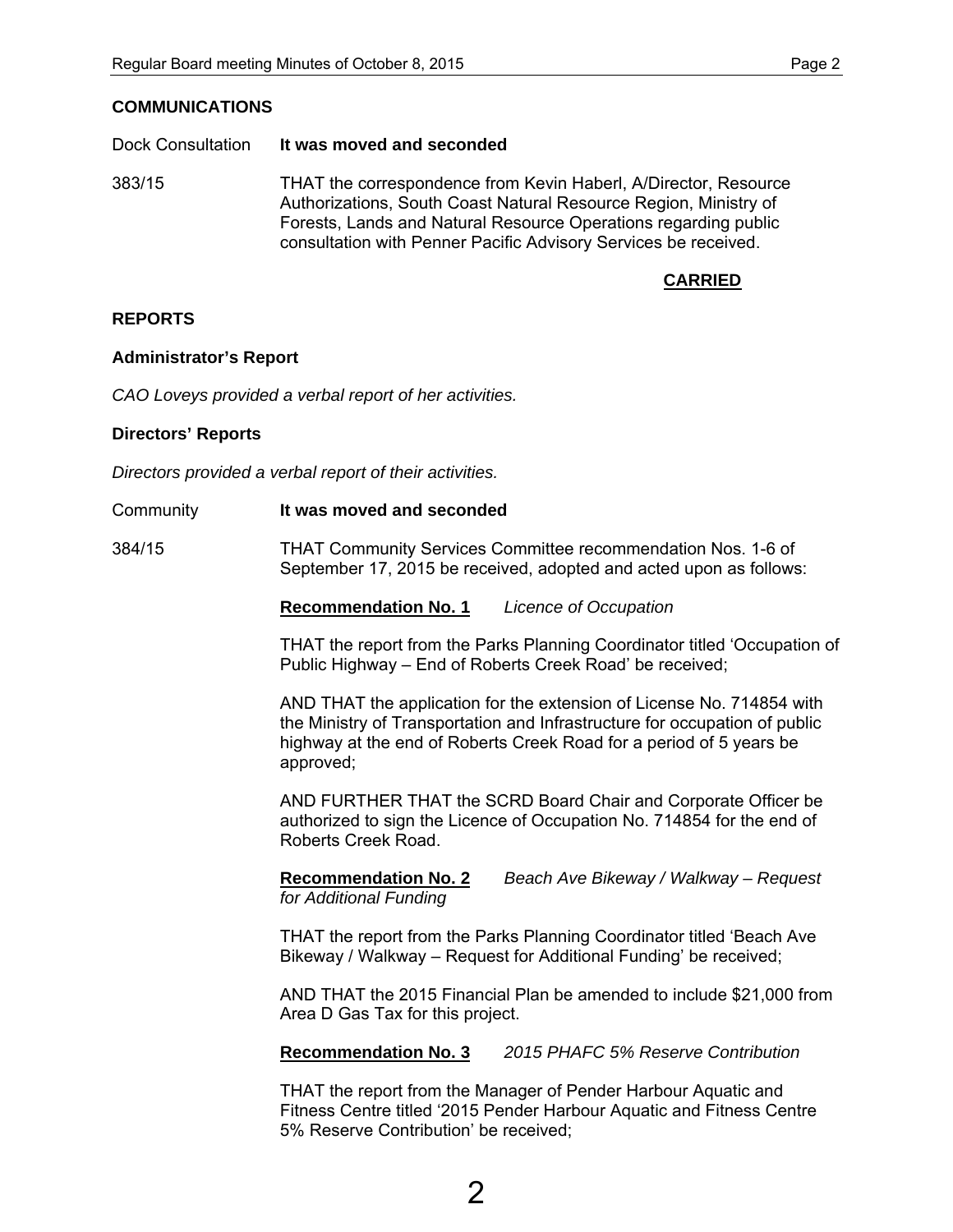384/15 cont. AND THAT the 5% Reserve contribution continue for the remainder of 2015 and be included as a base budget item;

> AND FURTHER THAT 2015-2019 Financial Plan for the Pender Harbour Pool (function 625) be amended to fund the gym equipment replacement.

### **Recommendation No. 4** *PHAFC Accessibility Project*

THAT the report from the Manager of Pender Harbour Aquatic and Fitness Centre titled 'Pender Harbour Aquatic and Fitness Centre Accessibility Project' be received;

AND THAT the 2015 Financial Plan be amended to include the Enabling Accessibility Project for Pender Harbour Pool (function 625) in the amount of \$40,660 to be funded from grants (\$25,660) & reserves (\$15,000).

**Recommendation No. 5** *Gibsons & District Fire Protection Commission Minutes* 

THAT the Gibsons & District Fire Protection Commission Minutes of July 30, 2015 be received.

**Recommendation No. 6** Sunshine Coast Emergency Program Planning Committee Minutes

THAT the Sunshine Coast Emergency Program Planning Committee Minutes of June 24, 2015 be received.

## **CARRIED**

#### Corporate **It was moved and seconded**

385/15 THAT Corporate and Administrative Services Committee recommendation Nos. 1-12 of September 17, 2015 be received, adopted and acted upon as follows:

> **Recommendation No. 1** *Budget Project Status Report – September 2015*

THAT the Acting Chief Administrative Officer's report titled "Budget Project Status Report July 2015" be received.

**Recommendation No. 2** *2016-2020 Financial Plan Timetable* 

THAT the Treasurer's report titled "2016-2020 Financial Plan Timetable" be received;

AND THAT the proposed timetable for the Financial Plan be approved as presented.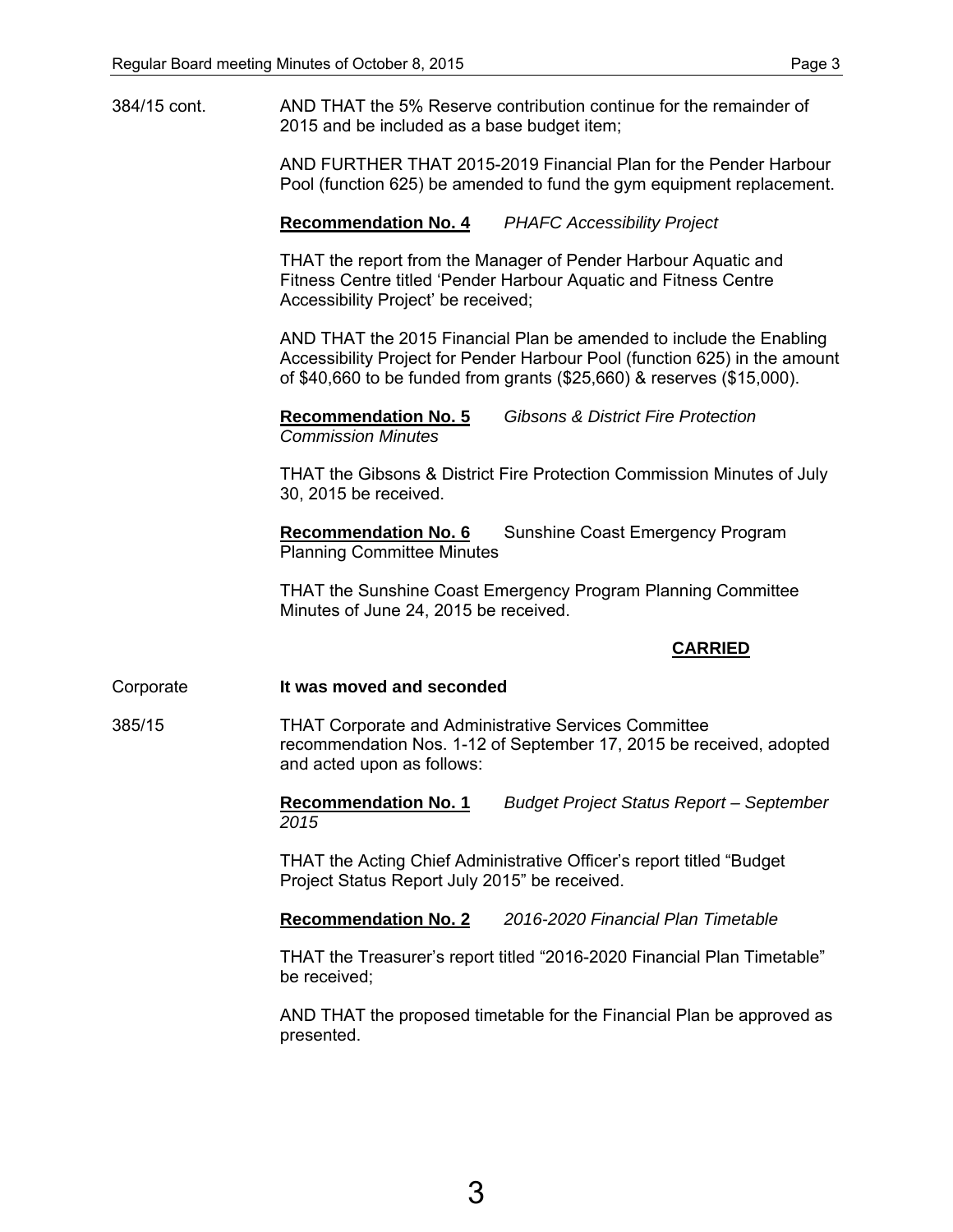385/15 cont. **Recommendation No. 3** *Regional Roundtable on Sustainability Terms of Reference* 

> THAT the Sustainability and Education Coordinator's report titled "Regional Roundtable on Sustainability Terms of Reference" be received;

AND THAT a suggestion be made to the Regional Roundtable on Sustainability that Section 4.3c of the Terms of Reference could be amended to more clearly indicate that the Roundtable does not have the authority to speak on behalf of participating organizations.

**Recommendation No. 4** *Ports Service Establishing Bylaw Amendment* 

THAT the Manager, Legislative Services' report titled "Ports Service Establishing Bylaw Amendment" be received;

AND THAT Bylaw 1038.2 be revised to incorporate an effective date of January 1, 2017;

AND FURTHER THAT Bylaw 1038.2 be forwarded to the October 8, 2015 Board for three readings.

#### **Recommendation No. 5** *History of Youth Engagement*

THAT the Manager, Legislative Services' report titled "History of Youth Engagement" be received.

**Recommendation No. 6** *Rural Areas' Grant-in-Aid Policy* 

THAT the Treasurer's report titled "Rural Areas' Grant-in-Aid Policy and Application – Amended" be received;

AND THAT the advertising for the Rural Areas' Grant-in-Aid be revised to mid-February to March;

AND THAT the clause under 1.0 "Without limiting the discretion of the SCRD…" be removed from the policy;

AND FURTHER THAT the Rural Areas' Grant-in-Aid Policy be approved as amended.

**Recommendation No. 7** *Electoral Area A Proposed Library Function* 

THAT staff report to a future Corporate and Administrative Services Committee regarding the feasibility of Electoral Area A establishing a Library Function.

**Recommendation No. 8** *Director Constituency and Travel Expenses – August 2015* 

THAT the Accounts Payable Technician's report titled "August 2015 Director Constituency and Travel Expenses" be received.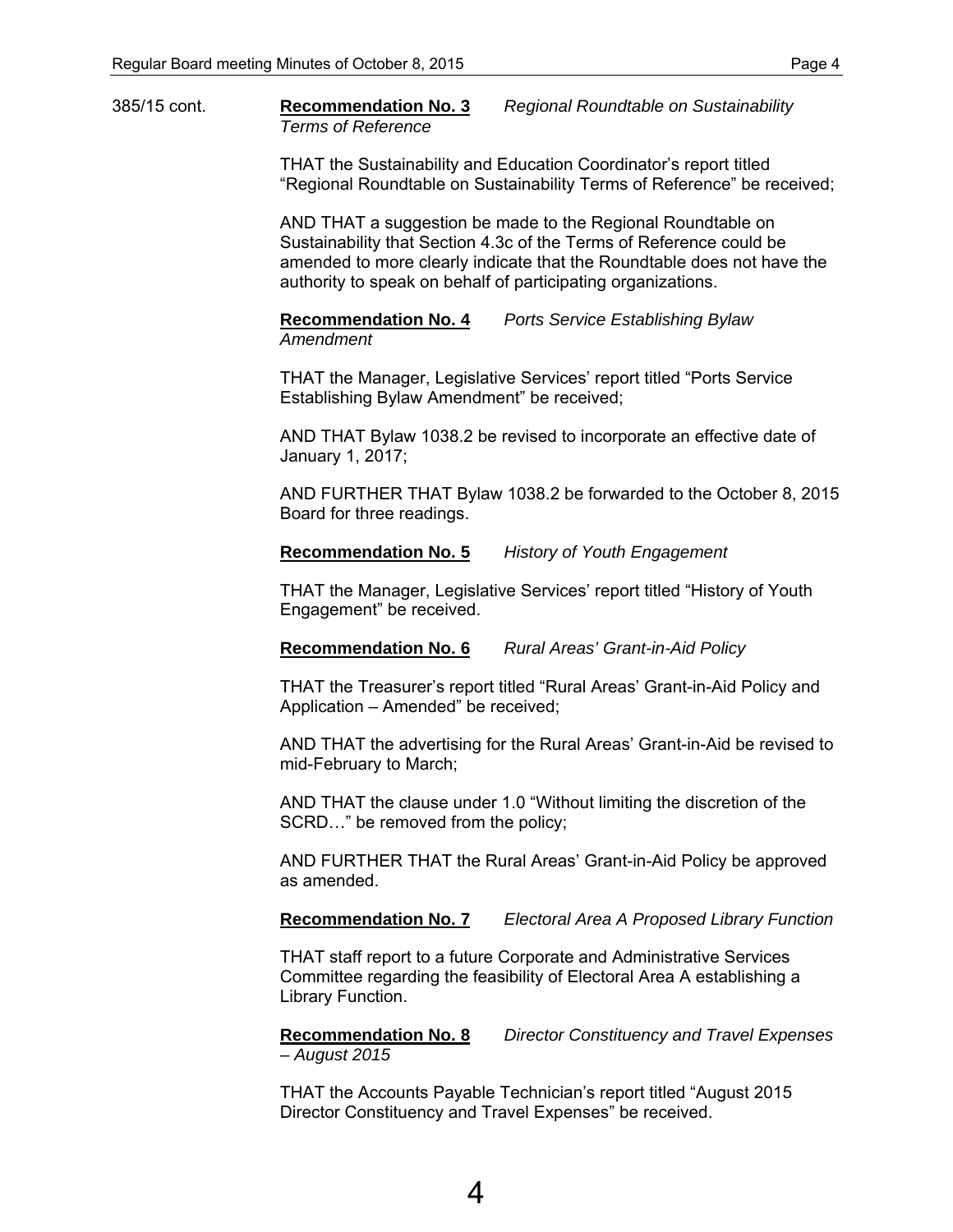385/15 cont. **Recommendation No. 9** *Contracts between \$20,000 and \$100,000* 

THAT the Purchasing Officer and Risk Manager's report titled "Contracts between \$20,000 and \$100,000 – to August 31, 2015" be received.

**Recommendation No. 10** *Hardy Island Restructure Study Request* 

THAT the Manager, Legislative Services' report titled "Hardy Island Restructure Study Request" be received;

AND THAT a letter be written to the proponent advising that the Sunshine Coast Regional District is not interested in pursuing the requested boundary change at this time.

**Recommendation No. 11** *Gas Tax Agreement Community Works Fund* 

THAT the correspondence from the Union of British Columbia Municipalities (UBCM) regarding the Gas Tax Agreement Community Works Fund Payment be received.

 **Recommendation No. 12** *Clean-up of Sunshine Coast Beach and Shoreline Debris* 

 THAT the correspondence from The Honourable Steven Thompson, Minister of Forests, Lands and Natural Resource Operations regarding the costs associated with the clean-up of debris floating near Sunshine Coast beaches or washed ashore, be received.

# **CARRIED**

Infrastructure **It was moved and seconded** 

386/15 THAT Infrastructure Services Committee recommendation Nos. 1-5 of October 1, 2015 be received, adopted and acted upon as follows:

**Recommendation No. 1** *Chapman Lake* 

THAT the General Manager, Infrastructure Services' report dated September 16, 2015 titled "Chapman Lake Drought Mitigation Options Background" be received for information;

AND THAT the "Chapman Lake Drought Mitigation Options Background" report be provided to the next Joint Watershed Advisory Committee meeting for discussion.

**Recommendation No. 2** *Source Assessment Response Plan Update (SARP)* 

 THAT the Environmental Technician's report dated September 17, 2015 titled "Chapman Creek Source Assessment Response Plan Update and Five Year Implementation Plan" be received for information.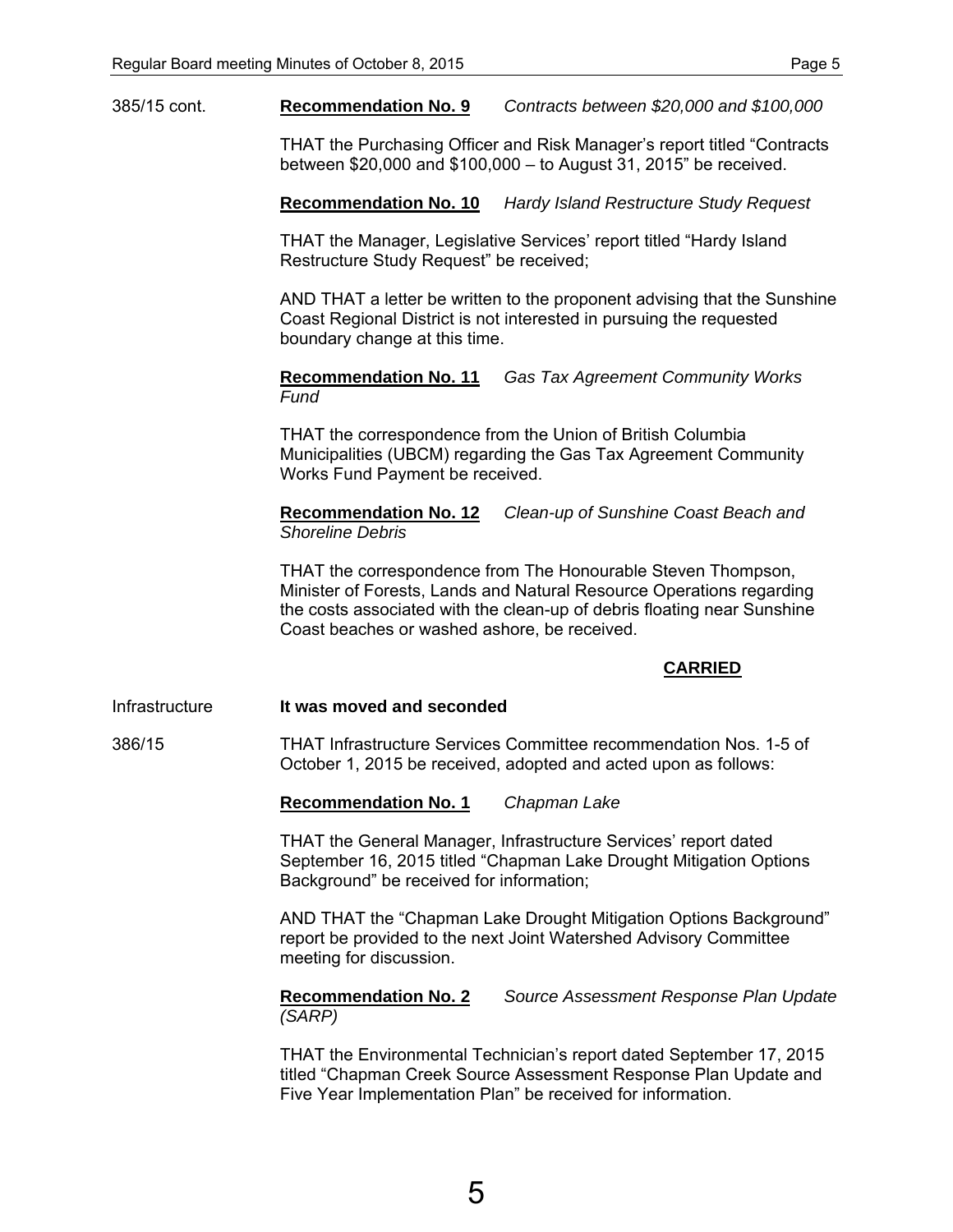386/15 cont. **Recommendation No. 3** *Backroad Trash Bash* 

THAT the Zero Waste Coordinator's report dated September 17, 2015 titled "2015 Backroad Trash Bash Event" be received for information.

**Recommendation No. 4** *Monthly Report for September 2015* 

THAT the Administrative Assistant's report titled "Monthly Report for September 2015" be received for information.

**Recommendation No. 5** *Transportation Advisory Committee Minutes (TAC)* 

 THAT the Transportation Advisory Committee meeting minutes of September 14, 2015 be received;

AND THAT the following recommendations therein be acted upon:

*Recommendation No. 4 Removal of Abandoned Vehicles* 

 *THAT a letter be written to the Ministry of Transportation and Infrastructure with an inquiry on how to deal with the issue of removing abandoned vehicles from roadsides on the Sunshine Coast.* 

 *Recommendation No. 5 Cyclist Awareness* 

 *THAT a letter be sent to ICBC regarding increasing driver awareness of cyclists and cyclist awareness of drivers on the Sunshine Coast.* 

 *Recommendation No. 6 Cycling Meeting* 

 *THAT the Sunshine Coast Regional District organize a meeting of the cycling community and interested parties on the coast to discuss cycling infrastructure issues and develop a list of items to be addressed to move forward in the coming year.* 

## **CARRIED**

Islands Trust **It was moved and seconded** 

387/15 THAT the Joint Sunshine Coast Regional District – Gambier Island Local Trust Committee minutes of September 14, 2015 be received.

#### **CARRIED**

- Notice on Title **It was moved and seconded**
- 388/15 THAT the Chief Building Inspector's report regarding Building Division files requiring placement of a Notice on Title be received;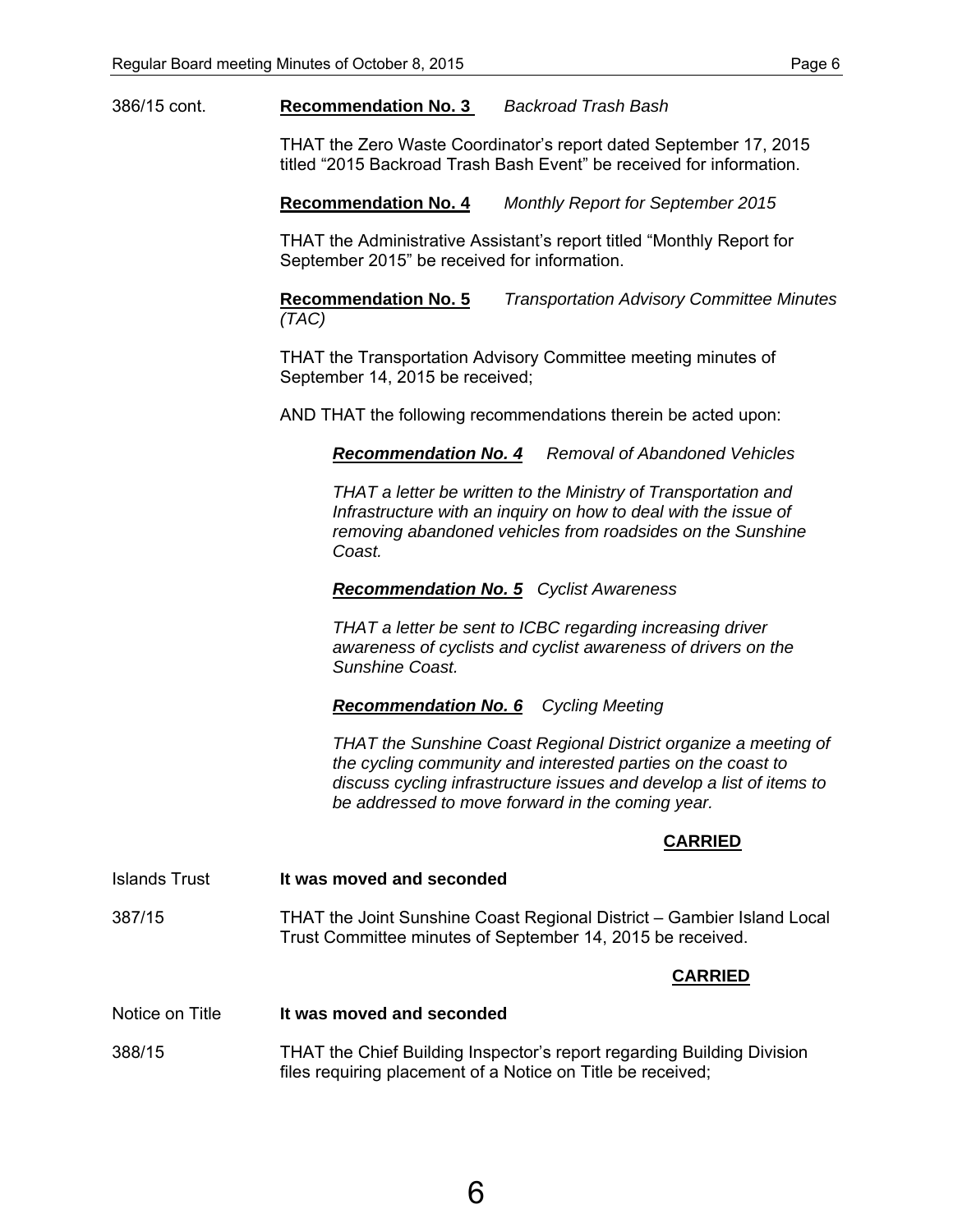| 388/15 cont.           | AND THAT the property owner of Lot 6, Block 8, District Lot 1326 &<br>1327, Plan 7274, Group 1, NWD PID 010-678-832 Electoral Area B be<br>given 30 days to come into compliance prior to the Manager of<br>Legislative Services filing a Notice at the Land Title Office stating that a<br>resolution has been made under Section 57 of the Community Charter by<br>the Sunshine Coast Regional District Board against title. |  |
|------------------------|--------------------------------------------------------------------------------------------------------------------------------------------------------------------------------------------------------------------------------------------------------------------------------------------------------------------------------------------------------------------------------------------------------------------------------|--|
|                        | <b>CARRIED</b>                                                                                                                                                                                                                                                                                                                                                                                                                 |  |
| Notice on Title        | It was moved and seconded                                                                                                                                                                                                                                                                                                                                                                                                      |  |
| 389/15                 | THAT the Manager of Legislative Services be authorized to file a Notice<br>at the Land Title Office stating that a resolution has been made under<br>Section 57 of the Community Charter by the Sunshine Coast Regional<br>District Board against title of Lot 5 Except Part in Statutory Right of Way<br>Plan 18688, Block 6, District Lot 903, Group 1, NWD PID 005-472-181<br>Electoral Area E.                             |  |
|                        | <b>CARRIED</b>                                                                                                                                                                                                                                                                                                                                                                                                                 |  |
| Notice on Title        | It was moved and seconded                                                                                                                                                                                                                                                                                                                                                                                                      |  |
| 390/15                 | THAT the Manager of Legislative Services be authorized to file a Notice at<br>the Land Title Office stating that a resolution has been made under<br>Section 57 of the Community Charter by the Sunshine Coast Regional<br>District Board against title of Strata Lot 5, District Lot 3678, Plan<br>LMS2571, Group 1, NWD PID 023-574-283 Electoral Area A.                                                                    |  |
|                        | <b>CARRIED</b>                                                                                                                                                                                                                                                                                                                                                                                                                 |  |
| <b>Special Meeting</b> | It was moved and seconded                                                                                                                                                                                                                                                                                                                                                                                                      |  |
| 391/15                 | THAT the Treasurer's report titled "Special Meeting Request: be received;                                                                                                                                                                                                                                                                                                                                                      |  |
|                        | AND THAT a Special Corporate and Administrative Services Committee<br>Meeting be scheduled for December 3, 2015.                                                                                                                                                                                                                                                                                                               |  |
|                        | <b>CARRIED</b>                                                                                                                                                                                                                                                                                                                                                                                                                 |  |
| <b>MOTIONS</b>         |                                                                                                                                                                                                                                                                                                                                                                                                                                |  |
| <b>APC Resignation</b> | It was moved and seconded                                                                                                                                                                                                                                                                                                                                                                                                      |  |
| 392/15                 | THAT the resignation of Grant McBain from the Area A Advisory Planning<br>Commission be received.                                                                                                                                                                                                                                                                                                                              |  |
|                        | <b>CARRIED</b>                                                                                                                                                                                                                                                                                                                                                                                                                 |  |
| <b>APC Appointment</b> | It was moved and seconded                                                                                                                                                                                                                                                                                                                                                                                                      |  |
| 393/15                 | THAT Bob Small be appointed to the Area F Advisory Planning<br>Commission for the remainder of the two-year term.                                                                                                                                                                                                                                                                                                              |  |

# **CARRIED**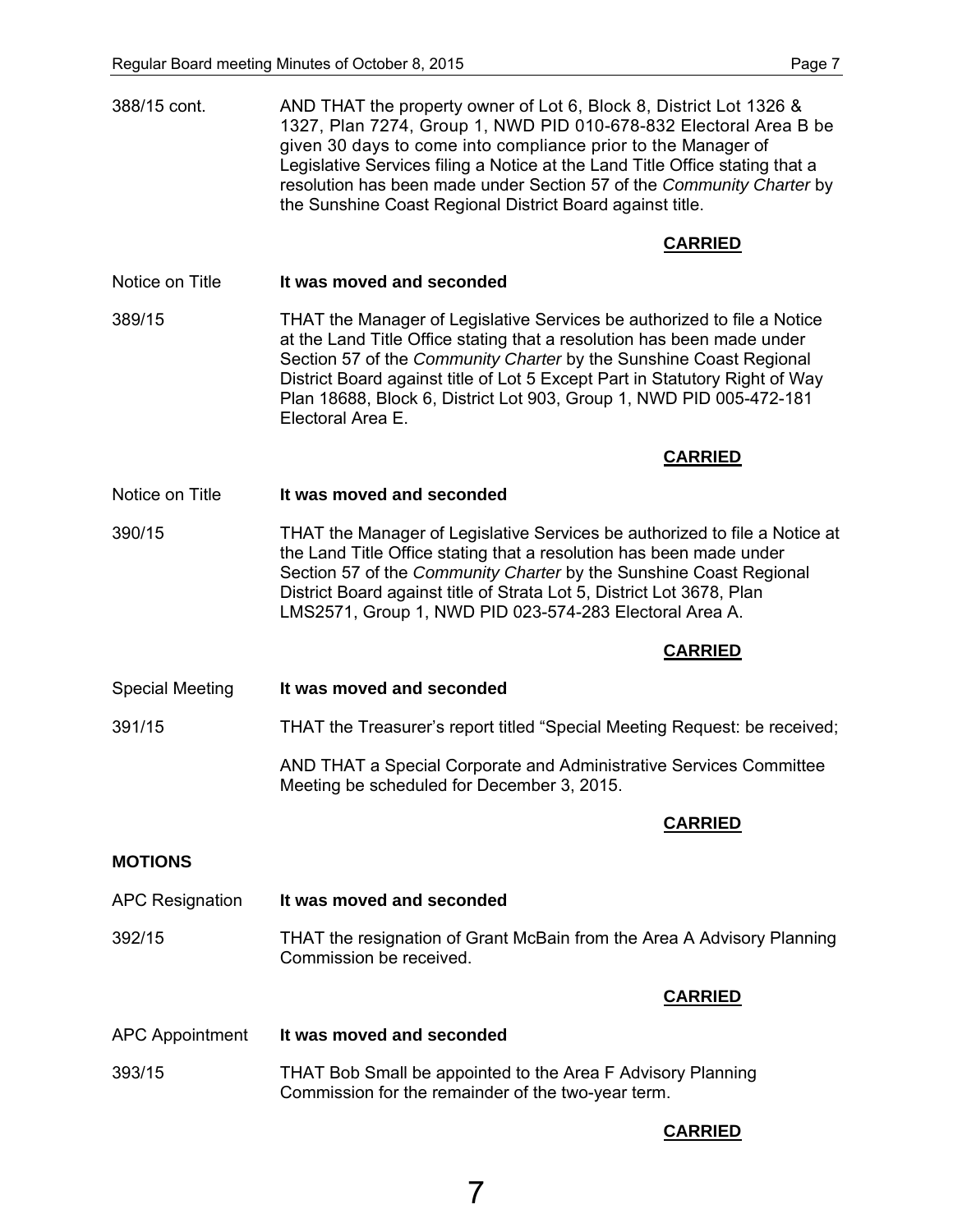| <b>APC Resignation</b>   | It was moved and seconded                                                                                                     |  |
|--------------------------|-------------------------------------------------------------------------------------------------------------------------------|--|
| 394/15                   | THAT the resignation of Mike Comerford from the Area F Advisory<br>Planning Commission be received;                           |  |
|                          | AND THAT the resignation of Michele March from the Area F Advisory<br>Planning Commission be received.                        |  |
|                          | <b>CARRIED</b>                                                                                                                |  |
| Meeting<br>Cancellations | It was moved and seconded                                                                                                     |  |
| 395/15                   | THAT the October 15, 2015 Community Services Committee meeting be<br>cancelled;                                               |  |
|                          | AND THAT the October 15, 2015 Special Corporate and Administrative<br>Services Committee meeting be cancelled.                |  |
|                          | <b>CARRIED</b>                                                                                                                |  |
| <b>BYLAWS</b>            |                                                                                                                               |  |
| <b>Bylaw 1038.2</b>      | It was moved and seconded                                                                                                     |  |
| 396/15                   | <b>THAT "Sunshine Coast Regional District Ports Local Service Amendment</b><br>Bylaw No. 1038.2, 2015" be read a first time.  |  |
|                          | <b>CARRIED</b>                                                                                                                |  |
| Bylaw 1038.2             | It was moved and seconded                                                                                                     |  |
| 397/15                   | <b>THAT "Sunshine Coast Regional District Ports Local Service Amendment</b><br>Bylaw No. 1038.2, 2015" be read a second time. |  |
|                          | <b>CARRIED</b>                                                                                                                |  |
| Bylaw 1038.2             | It was moved and seconded                                                                                                     |  |
| 398/15                   | <b>THAT "Sunshine Coast Regional District Ports Local Service Amendment</b><br>Bylaw No. 1038.2, 2015" be read a third time.  |  |
|                          | <b>CARRIED</b>                                                                                                                |  |
| <b>Bylaw 1079.1</b>      | It was moved and seconded                                                                                                     |  |
| 399/15                   | THAT "Langdale Dock Service Amendment Bylaw No. 1079.1, 2015" be<br>read a first time.                                        |  |
|                          | <b>CARRIED</b>                                                                                                                |  |

8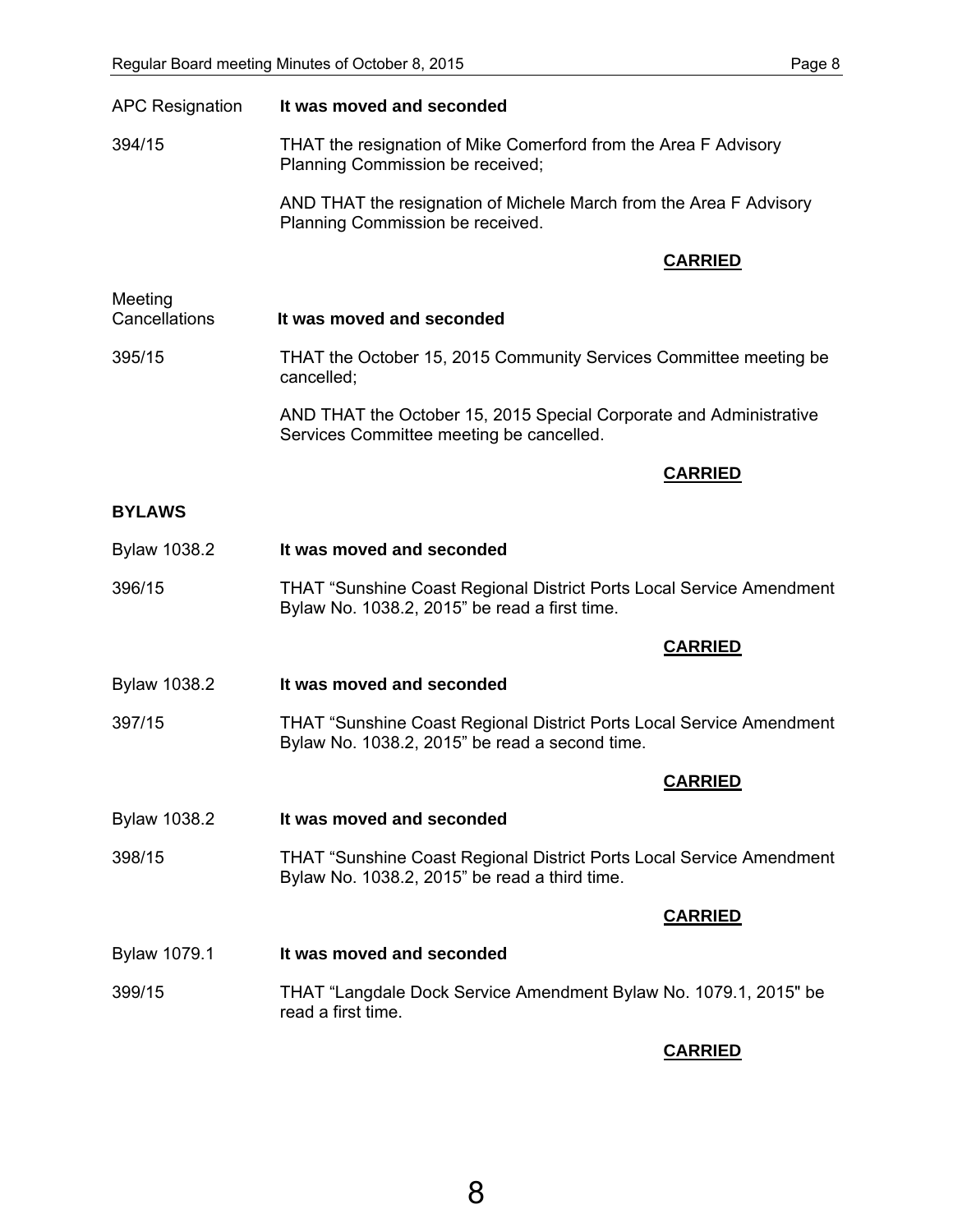| Bylaw 1079.1        | It was moved and seconded                                                                                             |  |
|---------------------|-----------------------------------------------------------------------------------------------------------------------|--|
| 400/15              | THAT "Langdale Dock Service Amendment Bylaw No. 1079.1, 2015" be<br>read a second time.                               |  |
|                     | <b>CARRIED</b>                                                                                                        |  |
| <b>Bylaw 1079.1</b> | It was moved and seconded                                                                                             |  |
| 401/15              | THAT "Langdale Dock Service Amendment Bylaw No. 1079.1, 2015" be<br>read a third time.                                |  |
|                     | <b>CARRIED</b>                                                                                                        |  |
| <b>Bylaw 675.2</b>  | It was moved and seconded                                                                                             |  |
| 402/15              | THAT "Halfmoon Bay Official Community Plan Amendment Bylaw No.<br>675.2, 2015" be read a third time.                  |  |
|                     | <b>CARRIED</b>                                                                                                        |  |
| Bylaw 310.160       | It was moved and seconded                                                                                             |  |
| 403/15              | THAT "Sunshine Coast Regional District Zoning Amendment Bylaw No.<br>310.160, 2015" be read a third time.             |  |
|                     | <b>CARRIED</b>                                                                                                        |  |
| Bylaw 310.148       | It was moved and seconded                                                                                             |  |
| 404/15              | THAT "Sunshine Coast Regional District Zoning Amendment Bylaw No.<br>310.148, 2015" be read a second time as amended. |  |
|                     |                                                                                                                       |  |

#### **CARRIED**

#### **NEW BUSINESS**

*The Board moved In Camera at 8:02 p.m.* 

### **IN CAMERA** It was moved and seconded

405/15 THAT the public be excluded from attendance at the meeting in accordance with Section 90 (1) (a), (c), (e), (g), (i) and (k) of the *Community Charter*, "personal information about an identifiable individual…", "labour relations or other employee relations", "the acquisition, disposition or expropriation of land or improvements…", "litigation or potential litigation…", "the receipt of advice that is subject to solicitor-client privilege…", and "negotiations and related discussions respecting the proposed provision of a municipal service…";

> AND THAT Alice Lutes, Alternate Director, District of Sechelt be authorized to be in attendance for the In Camera Board meeting.

## **CARRIED**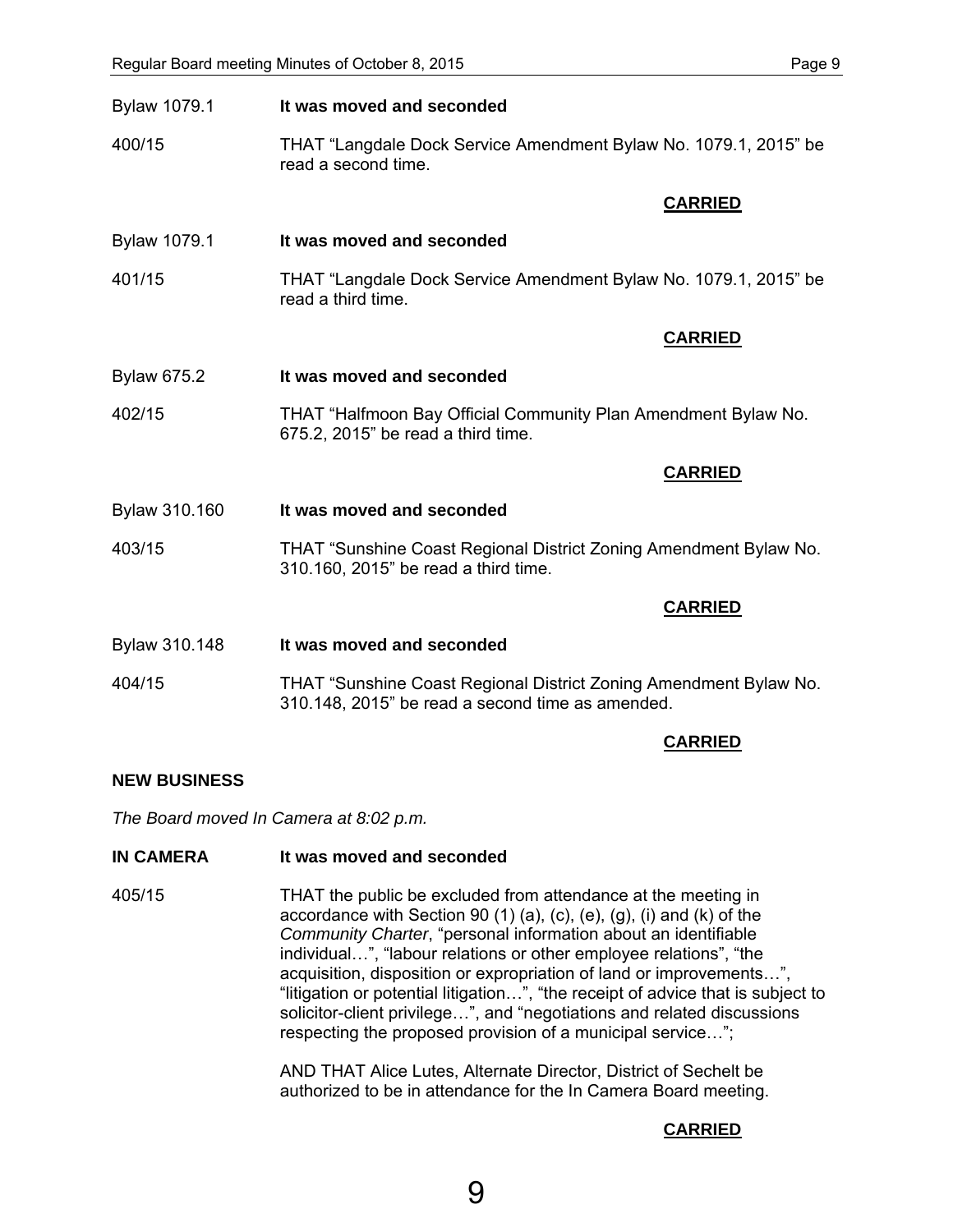*The Board moved out of In Camera at 8:22 p.m.* 

| <b>Green Waste</b> | It was moved and seconded                                                                                                                                                  |  |  |
|--------------------|----------------------------------------------------------------------------------------------------------------------------------------------------------------------------|--|--|
| 406/15             | THAT contracts be awarded as per Award Report for RFP 15 224 Green<br>Waste Program (2015) according to Option B as follows:                                               |  |  |
|                    | 1. a three year contract be awarded to Direct Disposal for Hauling<br>Services in the amount of \$104,317;                                                                 |  |  |
|                    | 2. a three year contract be awarded to Salish Soils for Green Waste<br>Processing in the amount of \$486,000;                                                              |  |  |
|                    | AND THAT the Drop-off Facility be removed from the scope of work as<br>issued in RFP 15 244;                                                                               |  |  |
|                    | AND THAT staff be directed to negotiate with the Town of Gibsons to<br>continue providing the Drop-off Facility for the Green Waste Recycling<br>Program to June 30, 2016; |  |  |
|                    | AND FURTHER THAT the \$27,000 increase to the Green Waste<br>Recycling Program be funded from taxation.                                                                    |  |  |
|                    | <b>CARRIED</b>                                                                                                                                                             |  |  |
| <b>ADJOURNMENT</b> | It was moved and seconded                                                                                                                                                  |  |  |
| 407/15             | THAT the Regular Board meeting be adjourned.                                                                                                                               |  |  |
| <b>CARRIED</b>     |                                                                                                                                                                            |  |  |
|                    | The meeting adjourned at 8:22 p.m.                                                                                                                                         |  |  |
|                    | Certified correct                                                                                                                                                          |  |  |
|                    | Corporate Officer                                                                                                                                                          |  |  |
|                    |                                                                                                                                                                            |  |  |
|                    |                                                                                                                                                                            |  |  |
|                    |                                                                                                                                                                            |  |  |

Chair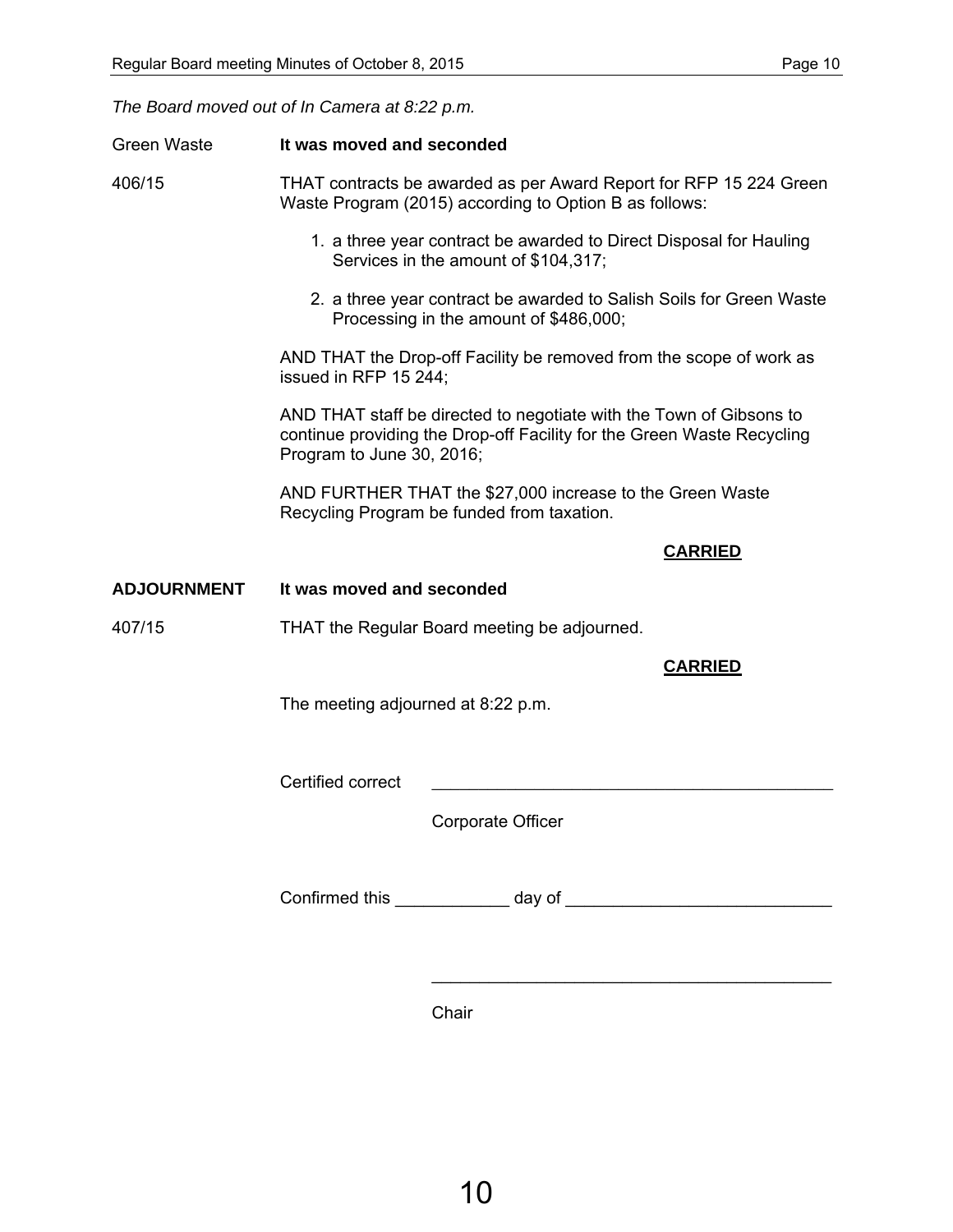# <span id="page-12-0"></span>**SCRD STAFF REPORT**

| RE:          | <b>CHIEF ADMINISTRATIVE OFFICER'S REPORT</b>  |
|--------------|-----------------------------------------------|
| <b>FROM:</b> | Janette Loveys - Chief Administrative Officer |
| TO:          | Regular Board - October 22, 2015              |
| <b>DATE:</b> | October 22, 2015                              |

#### **RECOMMENDATION**

## **THAT the Chief Administrative Officer's report be received for information.**

This report provides information on the activities of the CAO.

This report is not intended to be an exclusive summary of all the various meetings and/or work completed but rather an overview of the key objectives and focus of the CAO. Staff welcome questions.

B

Staff Capacity Building Focused on Report Writing:

Staff are in the process of redefining the SCRD report template in order to provide linkages to the Board's Strategic Plan, alternatives with financial impacts, public comments and a level of consistency between the Standing Committees. Staff will participate in mandatory report writing sessions in order to improve our written communication skills to ensure information is presented in a comprehensive and balanced manner. It is anticipated that the roll out for this process improvement will occur by January 2016.

Public Engagement:

Since September 18<sup>th</sup>, numerous residents and community partners have contacted the CAO's office seeking an opportunity to discuss a number of topics and issues which are important to them. This has proven to be a good learning and listening exercise, as well as an opportunity to gain a better understanding of the relationships of the SCRD in the wider community.

SCRD Staff Survey:

The 2015 SCRD Staff Survey was held from September 15 – 30 and a total of 225 invitations were sent out to staff on the payroll as of September 30, 2015. There were 165 completed surveys returned for a response rate of 73%. Human Resource staff are still analyzing the data and plan to report back to staff mid-November in a joint presentation with the CAO. Communication was the one issue identified by staff as requiring improvement. The Senior Leadership Team will also be using the information to formulate a plan to address gaps.

■ 2016 Budget Preparations:

Leading up to the 2016 budget deliberations, the CAO will continue to dedicate time, with the assistance of Finance and departmental staff, analyzing work plans and operating budgets in an effort to understand services levels and financial sustainability. 2016 Work Plans for Regional Services are scheduled to be presented on Thursday October 29. Staff are working to ensure these plans align with the Board's Strategic Plan and are realistic in terms of capacity and priorities.

11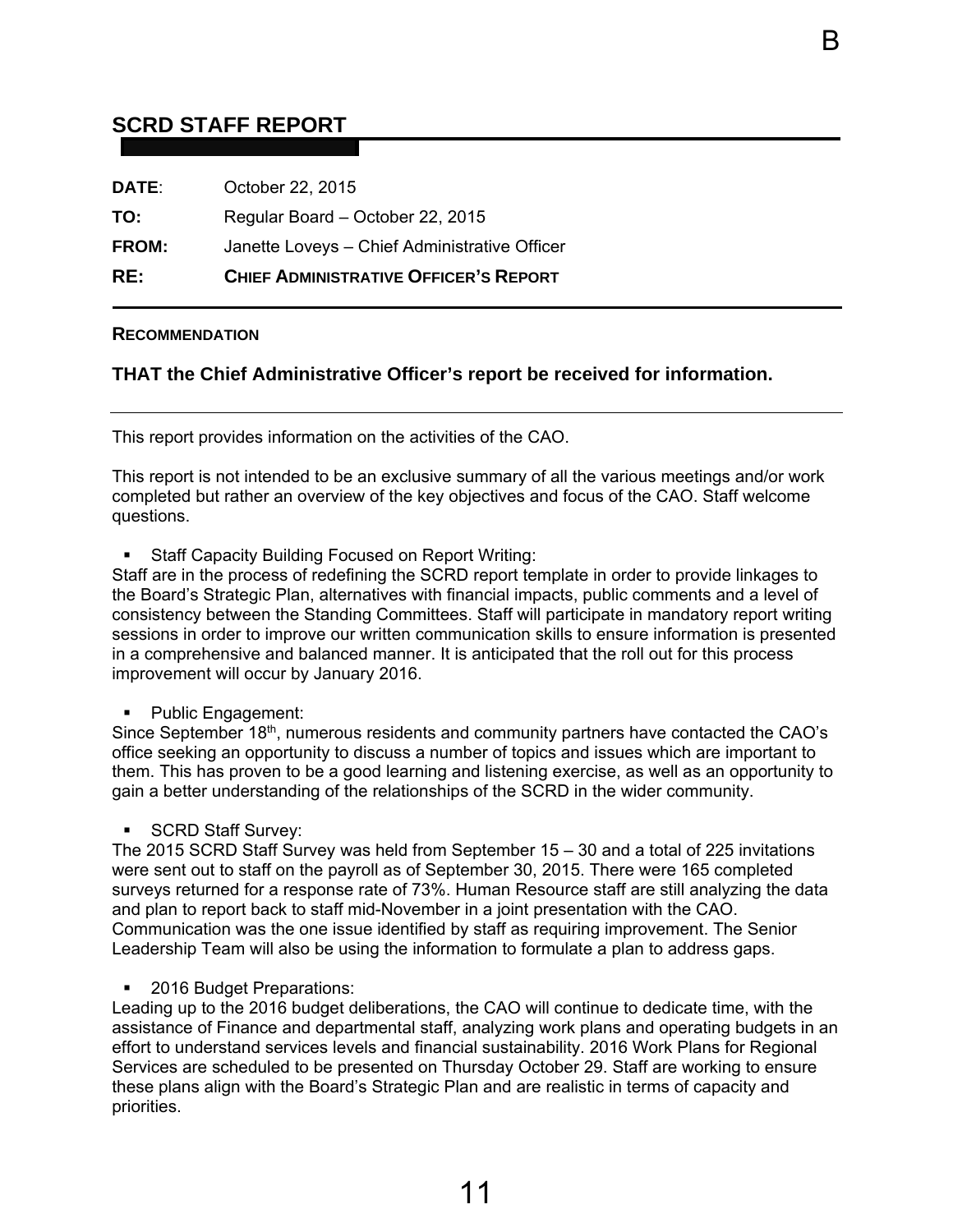**Internal Process Improvement Review:** 

Staff have engaged in an exercise of reviewing the internal working process to ensure there is value and productivity connected to moving the organization forward. This will be ongoing over the coming weeks.

**EXECONCOM COMMUNITY Services** 

The CAO role is concurrent to the GM Community Services and this is seen as an opportunity to examine the organizational structure.

**BC Hydro Power Smart Recognition Award** 

BC Hydro presented the SCRD with Power Smart Recognition awards for the Field Road HVAC Improvement and the Sechelt Aquatic Centre Lighting Retrofit projects on October 15, 2015. The SCRD will also be recognized at the October 27<sup>th</sup> Power Smart Forum for our 2014 results, which placed us second out of all participating local governments.

Attended:

Sechelt Hospital Expansion Governance Committee meeting on October 13.

Upcoming External Activities:

- **Howe Sound Community Forum on Friday, October 16.**
- Regional Economic Development Steering Committee meeting on October 21.
- **Recreation and Parks Services Advisory meeting on October 29.**
- Skwxwú7mesh Nation Joint meeting on November 6<sup>th</sup>.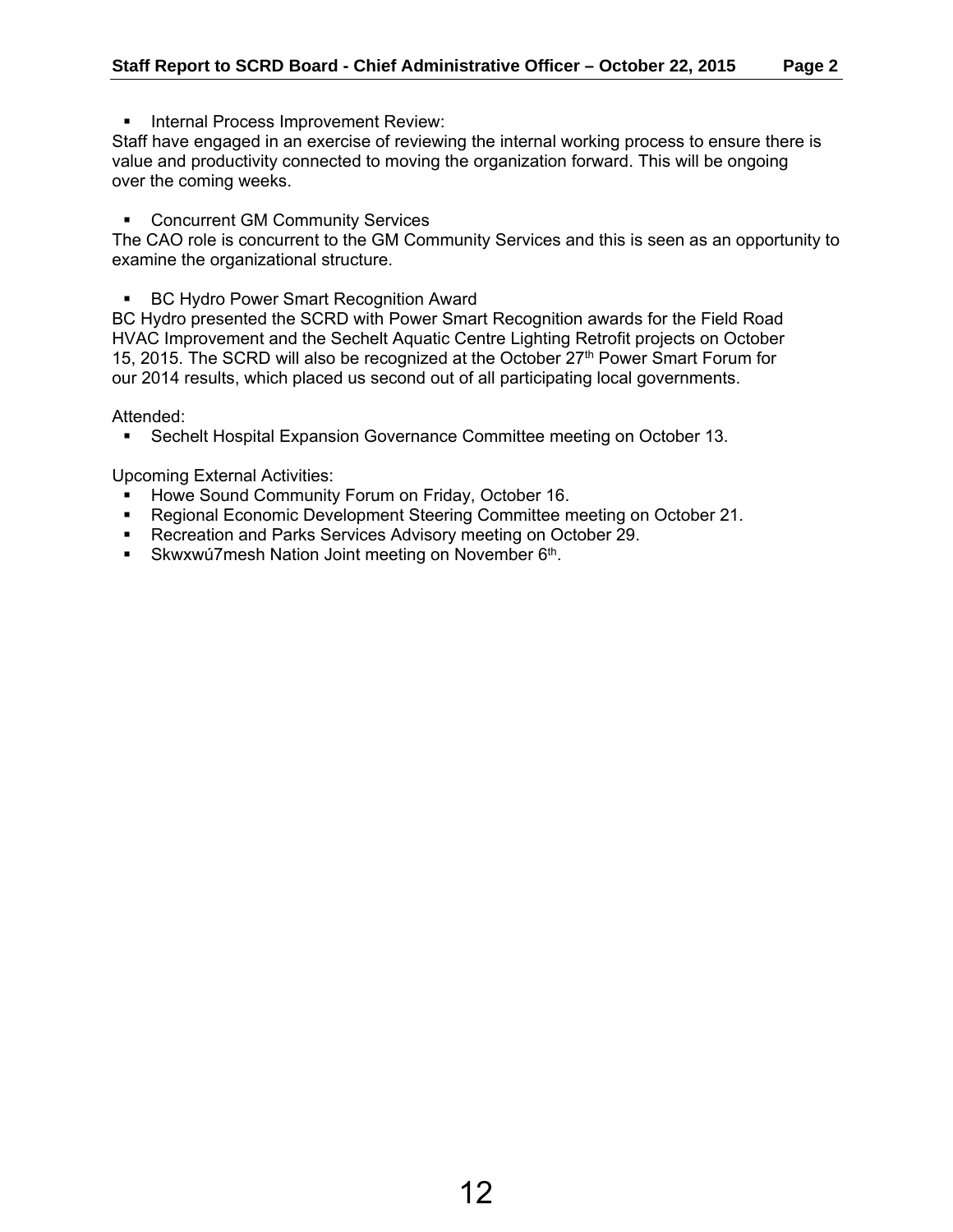#### **SUNSHINE COAST REGIONAL DISTRICT PLANNING AND DEVELOPMENT COMMITTEE October 8, 2015**

### <span id="page-14-0"></span>RECOMMENDATIONS FROM THE PLANNING AND DEVELOPMENT COMMITTEE MEETING HELD IN THE BOARD ROOM OF THE SUNSHINE COAST REGIONAL DISTRICT OFFICES AT 1975 FIELD ROAD, SECHELT, B.C.

\_\_\_\_\_\_\_\_\_\_\_\_\_\_\_\_\_\_\_\_\_\_\_\_\_\_\_\_\_\_\_\_\_\_\_\_\_\_\_\_\_\_\_\_\_\_\_\_\_\_\_\_\_\_\_\_\_\_\_\_\_\_\_\_\_\_\_\_\_\_\_\_\_\_\_\_

| <b>PRESENT:</b>      | Chair<br><b>Directors</b>                                                                                                                                                                                                                                                                  | I. Winn<br>F. Mauro<br>G. Nohr<br>M. Lebbell<br>L. Lewis<br>B. Milne<br>S. White                                                                                         |
|----------------------|--------------------------------------------------------------------------------------------------------------------------------------------------------------------------------------------------------------------------------------------------------------------------------------------|--------------------------------------------------------------------------------------------------------------------------------------------------------------------------|
| <b>ALSO PRESENT:</b> | CAO<br>GM, Planning and Development<br>Senior Planner<br>Senior Planner<br>Planner<br>Chief Building Inspector/Bylaw<br><b>Enforcement Manager</b><br>Alt. Director, District of Sechelt<br>Alt. Director, Electoral Area F<br><b>Recording Secretary</b><br><b>Public</b><br><b>Press</b> | J. Loveys<br>S. Olmstead<br>D. Rafael (part)<br>A. Allen (part)<br>M. Stjepovic (part)<br>P. Preston (part)<br>A. Lutes<br>K-L. Stamford<br>A. Ruinat<br>$3$ (part)<br>0 |

#### **CALL TO ORDER 1:30 p.m.**

**AGENDA** The agenda was adopted as presented.

**REPORTS** 

#### **Recommendation No. 1** *Regional Economic Development Steering Committee Meeting of September 29, 2015*

The Planning and Development Committee recommended that the GM, Planning and Development report dated September 30, 2015 and titled "Regional Economic Development Steering Committee Meeting of September 29, 2015" be received;

AND THAT the Regional Economic Development Steering Committee Meeting Notes of September 29, 2015 be received.

### **Recommendation No. 2** *Community Amenity Contribution Policy for Independent Power and Resource Projects*

The Planning and Development Committee recommended that the staff report dated October 1, 2015 and titled "Community Amenity Contribution Policy for Independent Power and Resource Projects" be received;

13

AND THAT the following amendments be made to the policy prior to adoption: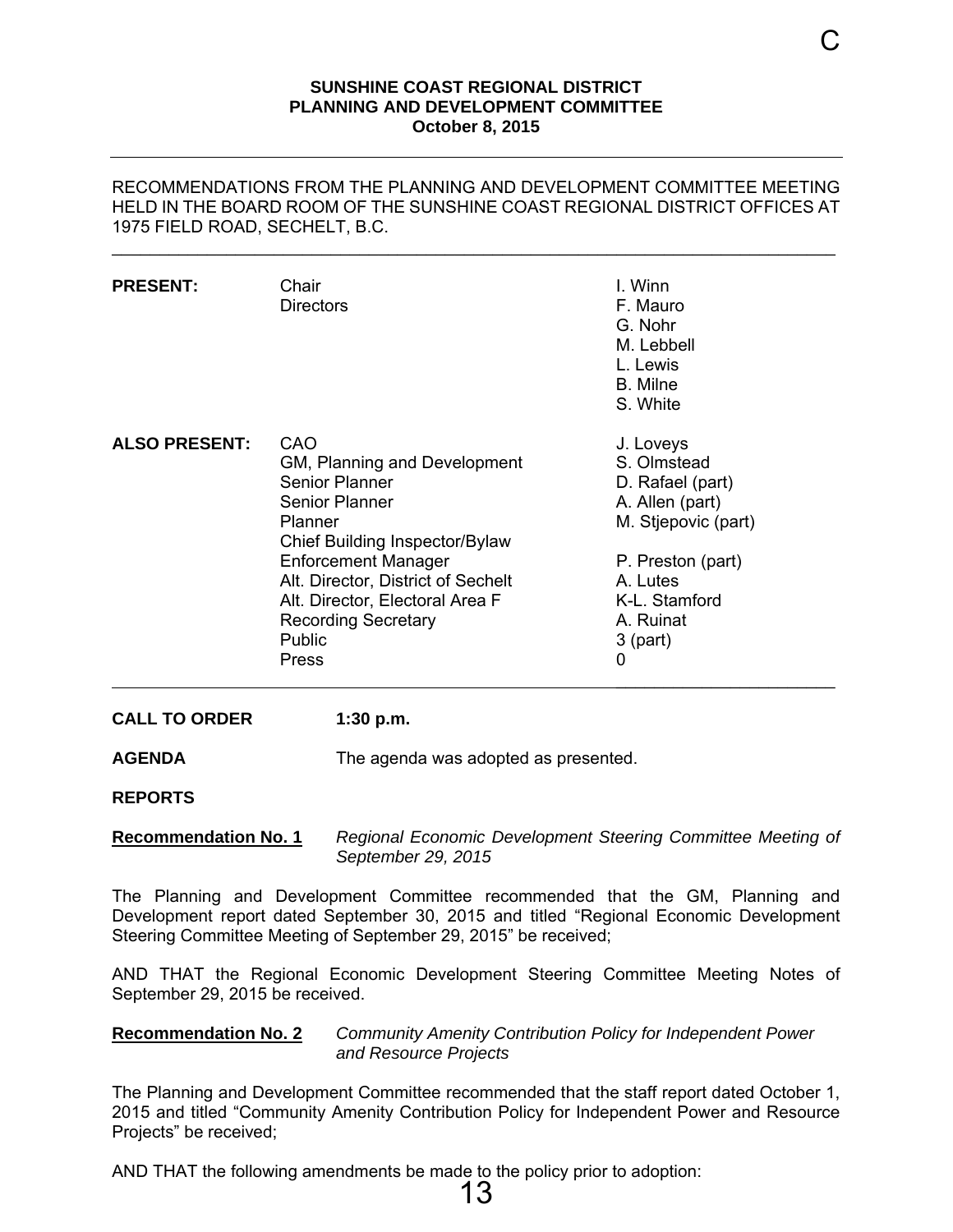REASON FOR POLICY: To provide guidance for the Board, SCRD, staff and proponents regarding negotiating community **amenity** contributions.

2.4 The policy applies to projects regardless of whether a provincial **formal** environmental assessment is required.

2.5 The policy applies to projects regardless of whether an amendment to SCRD Official Community Plans **and/or** zoning bylaws is required.

5.1 The Director(s) representing the area(s) where the project is proposed will take the lead **to facilitate discussions** in determining the disbursement of the contribution.

AND FURTHER THAT the SCRD Board adopt the *Sunshine Coast Regional District Community Amenity Contribution Policy for Independent Power and Resource Projects* as amended*.* 

*Director White opposed.* 

**Recommendation No. 3** *History of BCTS-SCRD Recommendations and Correspondence* 

The Planning and Development Committee recommended that the staff report dated September 23, 2015 and titled "History of BCTS-SCRD Recommendations and Correspondence" be received.

### **Recommendation No. 4** *Development Permit with a Variance No. D-137 (Mullock for Schober)*

The Planning and Development Committee recommended that the staff report dated September 28, 2015 and titled "Development Permit with a Variance No. D-137 (Mullock for Schober)" be received;

AND THAT a decision regarding Development Permit with a Variance Application No. D-137 (Mullock for Schober) be deferred until the Area D Advisory Planning Commission has had more time to review the site plan and variance request.

#### **Recommendation No. 5** *Agricultural Land Reserve Application # D-59 (Green for 1312 Lands Inc.)*

The Planning and Development Committee recommended that the staff report dated October 1, 2015 and titled "Agricultural Land Reserve Application # D-59 (Green for 1312 Lands Inc.) for Subdivision within the ALR at District Lot 1312, Roberts Creek (Area D)" be received;

AND THAT the Board supports ALR  $#$  D-59 as currently proposed with a voluntary community amenity contribution of \$75,000 to be used to support agriculture on the Sunshine Coast;

AND THAT the proponent be advised to submit a rezoning application to amend the zoning designation from Rural Four (Rural Forest) to a more appropriate zoning designation;

AND FURTHER THAT the Board resolution be forwarded to the Agricultural Land Commission and the applicant.

**Recommendation No. 6** *Planning and Development Division Monthly Report – Sept. 2015* 

The Planning and Development Committee recommended that the report titled "Planning and Development Division Monthly Report September 2015" be received.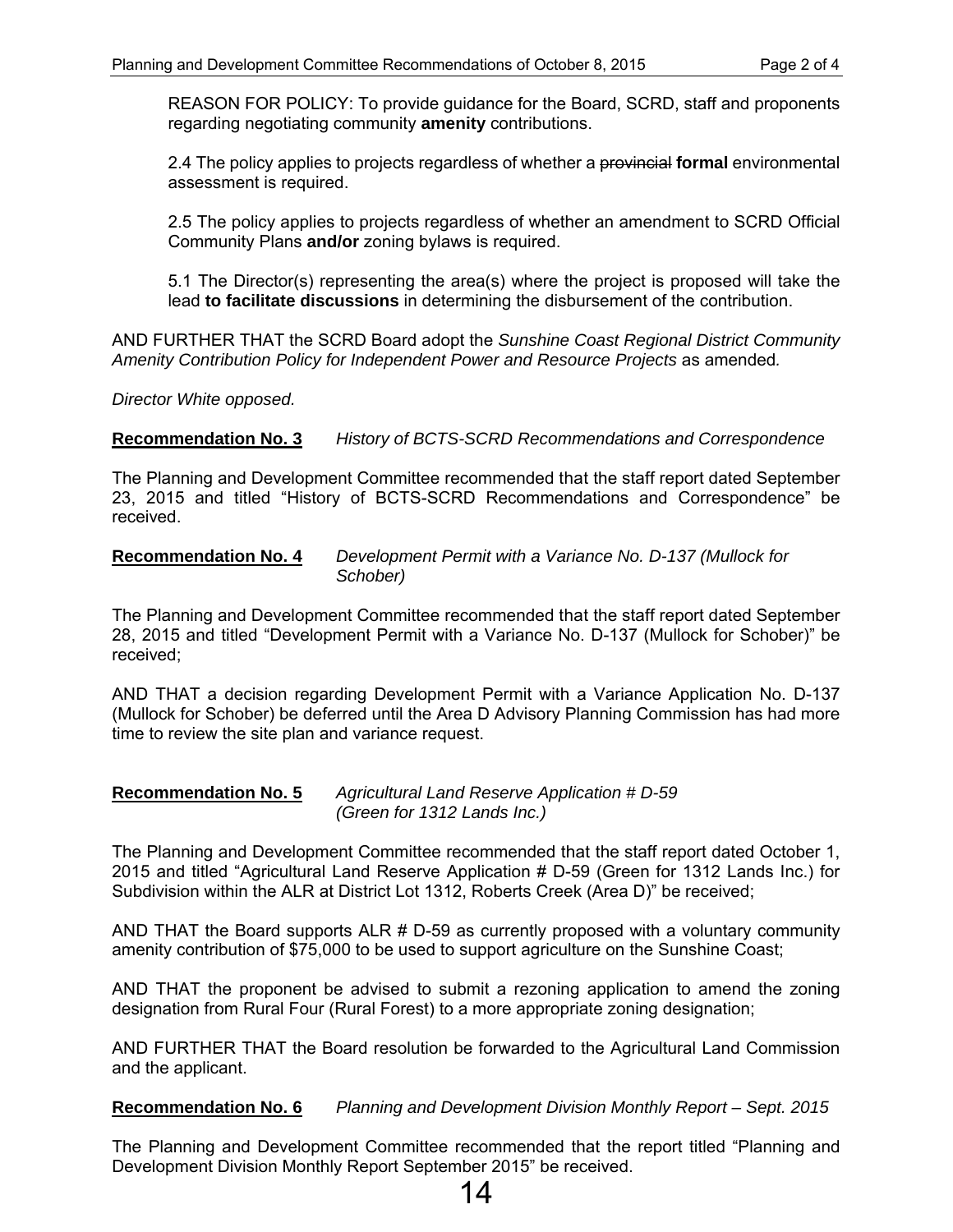## **MINUTES**

**Recommendation No. 7** *Agricultural Advisory Committee Minutes – September 22, 2015* 

The Planning and Development Committee recommended that the Agricultural Advisory Committee Minutes of September 22, 2015 be received.

## **REPORTS**

### **Recommendation No. 8** *Bylaw Notice Enforcement Ticketing System (BEN)*

The Planning and Development Committee recommended that the Chief Building Inspector/ Bylaw Enforcement Manager report dated September 24, 2015 and titled "Bylaw Enforcement Notice Ticketing System, (BEN)" be received;

AND THAT staff be directed to fully implement the BEN Ticketing System into the remaining regulatory bylaws of the Regional District;

AND THAT staff be directed to review and update the BEN bylaw and the designated bylaw contraventions and penalties for the various Regional District's bylaws;

AND FURTHER THAT staff be directed to commence public information sessions to ensure that the BEN Ticketing system is understood amongst residents.

*Director Lewis opposed.* 

*The Committee recessed at 3:08 p.m. and reconvened at 3:18 p.m.* 

## **MINUTES**

### **Recommendation No. 9** *Natural Resources Advisory Committee Minutes – Sept. 16, 2015*

The Planning and Development Committee recommended that the Natural Resources Advisory Committee Minutes of September 16, 2015 be received;

AND THAT Recommendation Nos. 4, 5, and 7 from the Natural Resources Advisory Committee Minutes of September 16, 2015 be adopted and acted upon as follows:

### **Recommendation No. 4: - Agency Referral of Bylaw 310.165 – Narrows Inlet Hydro Project**

That the SCRD carry forward with Option 1: Bylaw 310.165 receives First Reading and Engagement Commences.

### **Recommendation No. 5: - Agency Referral of Bylaw 310.165 – Narrows Inlet Hydro Project**

That the SCRD recommends BluEarth Renewables Inc. provide Ramona Creek landowners with an information package and offer direct avenues for Ramona Creek owners to come forward with questions and concerns.

#### **Recommendation No. 7: - Proposed Recovery Strategy for Red Knot and Proposed Management Plans for Oldgrowth Speckleberry Lichen, Bandtailed Pigeon and Pacific Great Blue Heron, Species at Risk.**

That the SCRD explore methods to improve public education about species at risk in the district.